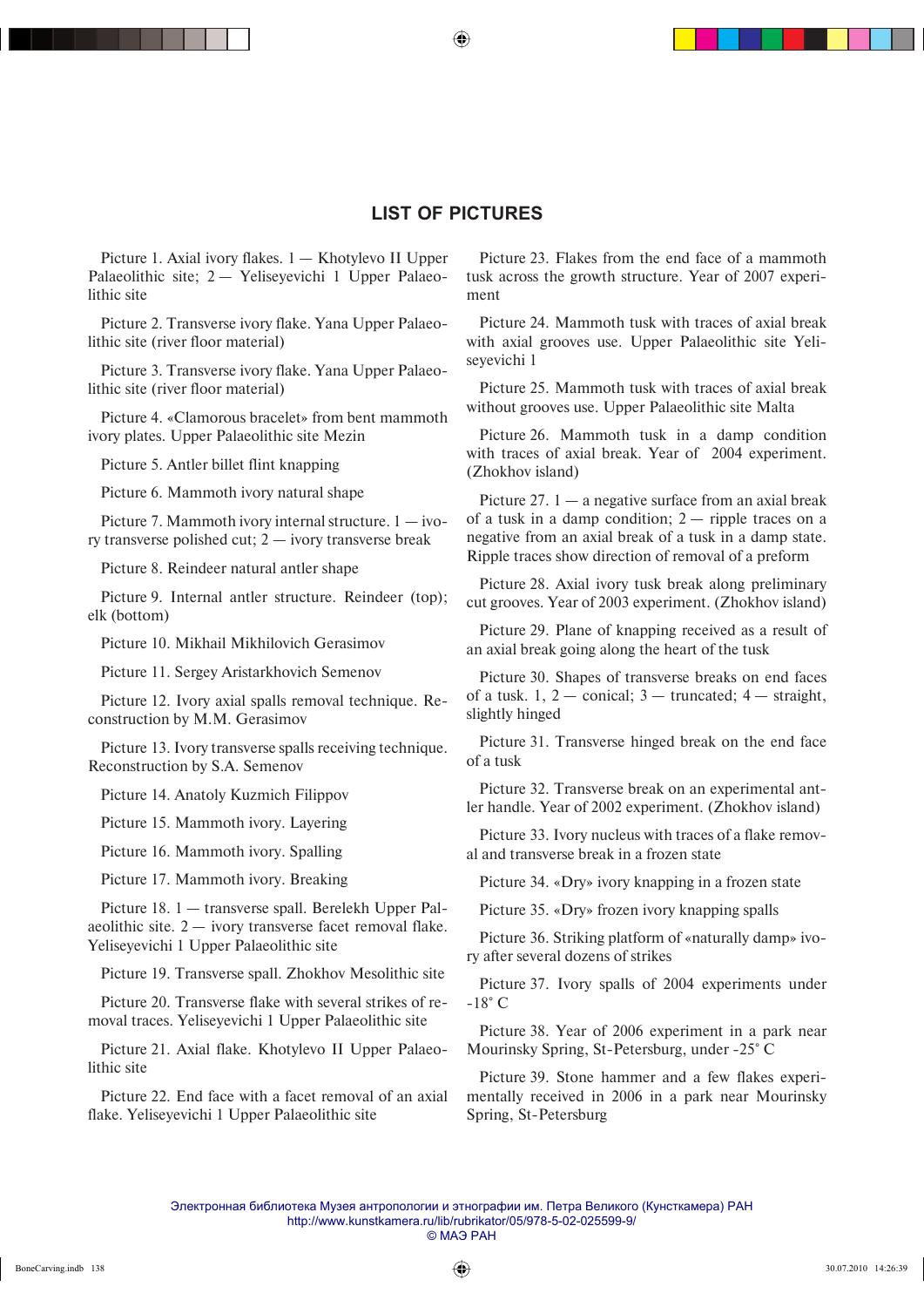Picture 40. Stone hammer use for ivory knapping. Year of 2006 experiments in a park near Mourinsky Spring, St-Petersburg

Picture 41. A good try of removal of an ivory transverse flake. Year of 2006 experiments in a park near Mourinsky Spring, St-Petersburg, under -25° C

Picture 42. A large transverse ivory flake experimentally received in 2006 in a park near Mourinsky Spring, St-Petersburg

Picture 43. Ivory nucleus with a negative of a transverse flake removal experimentally received in 2006 in a park near Mourinsky Spring, St-Petersburg

Picture 44. Vladimir Chouroun is getting ready a freezer-box «Ruainstruments CT322LV2755» in a Russian-German laboratory of polar and marine research named after Otto Schmidt of the Institute of Arctic an Antarctic Regions Studies

Picture 45. Stone hammer frozen ivory knapping in the experiment of 2007

Picture 46. Antler intermediate tool and a wooden hammer frozen ivory knapping in the experiment of 2007

Picture 47. Antler intermediate tool and a heavy wooden hammer frozen ivory knapping in the experiment of 2007

Picture 48. A transverse flake experimentally removed from an ivory tusk frozen to about -40° C in 2007

Picture 49. A transverse flake experimentally removed from an ivory tusk frozen to about -40° C in 2007

Picture 50. An axial flake whose removal required a few strikes by a hard hammer. Year of 2007 experiment of ivory knapping. The tusk is frozen to -40° C

Picture 51. Ivory spalls experimentally removed from a tusk frozen to -60° C and lower in 2007

Picture 52. Axial flakes experimentally removed from frozen ivory in 2007

Picture 53. Pick-like antler and ivory objects whose surface is treated by small transverse spalls

Picture 54. Transverse antler spall. Zhokhov Mesolithic site

Picture 55. An ivory «Kolobakha» (pick-like object). Zhokhov Mesolithic site

Picture 56. An ivory «Kolobakha» (pick-like object). Zhokhov Mesolithic site.

Picture 57. An ivory pick-like object.  $1 - \text{butt}$ ;  $2 - \text{an}$ area adjacent to the butt produced by rough direct dents by an adze. Zhokhov Mesolithic site

Picture 58. An ivory pick-like object. Two grooves for binding. Zhokhov Mesolithic site

Picture 59. An ivory «Kolobakha» with grooves produced by adzing under positive temperature. Zhokhov Mesolithic site

Picture 60. An ivory «Kolobakha». Wear traces on the sharp-edges margin

Picture 61. Experimental ground digging by a picklike object immediately next to Zhokhov site

Picture 62. 1 — archaeological analogues to the traces received on experimental tools; 2 — traces on an ivory experimental tool (hoe)

Picture 63. Traces of polishing on the ends of picklike objects. Zhokhov Mesolithic site

Picture 64. Thin linear traces on the ends of pick-like objects. Zhokhov Mesolithic site

Picture 65. Sample loess digging traces on an experimental tool

Picture 66. Sample thick snow digging traces on an experimental tool

Picture 67. Thick snow digging traces on a spade edge. Zhokhov Mesolithic site

Picture 68. «Kolobakha» with a broken butt. Zhokhov Mesolithic site

Picture 69. Ivory «Kolobakha» butts with the dropped out cones and traces of blows

Picture 70. «Kolobakha» with a broken upper end. Zhokhov Mesolithic site

Picture 71. «Kolobakha» broken in two. Zhokhov Mesolithic site

Picture 72. «Kolobakha» with a broken upper and lower end. Zhokhov Mesolithic site

Picture 73. A spall from a lower end of «Kolobakha». Zhokhov Mesolithic site

Picture 74. «Kolobakha» with a large spall on the thin lower end. Zhokhov Mesolithic site

Picture 75. A large spall from the thin lower end of «Kolobakha». Zhokhov Mesolithic site

Picture 76. «Kolobakhas» thin lower ends fragments. Zhokhov Mesolithic site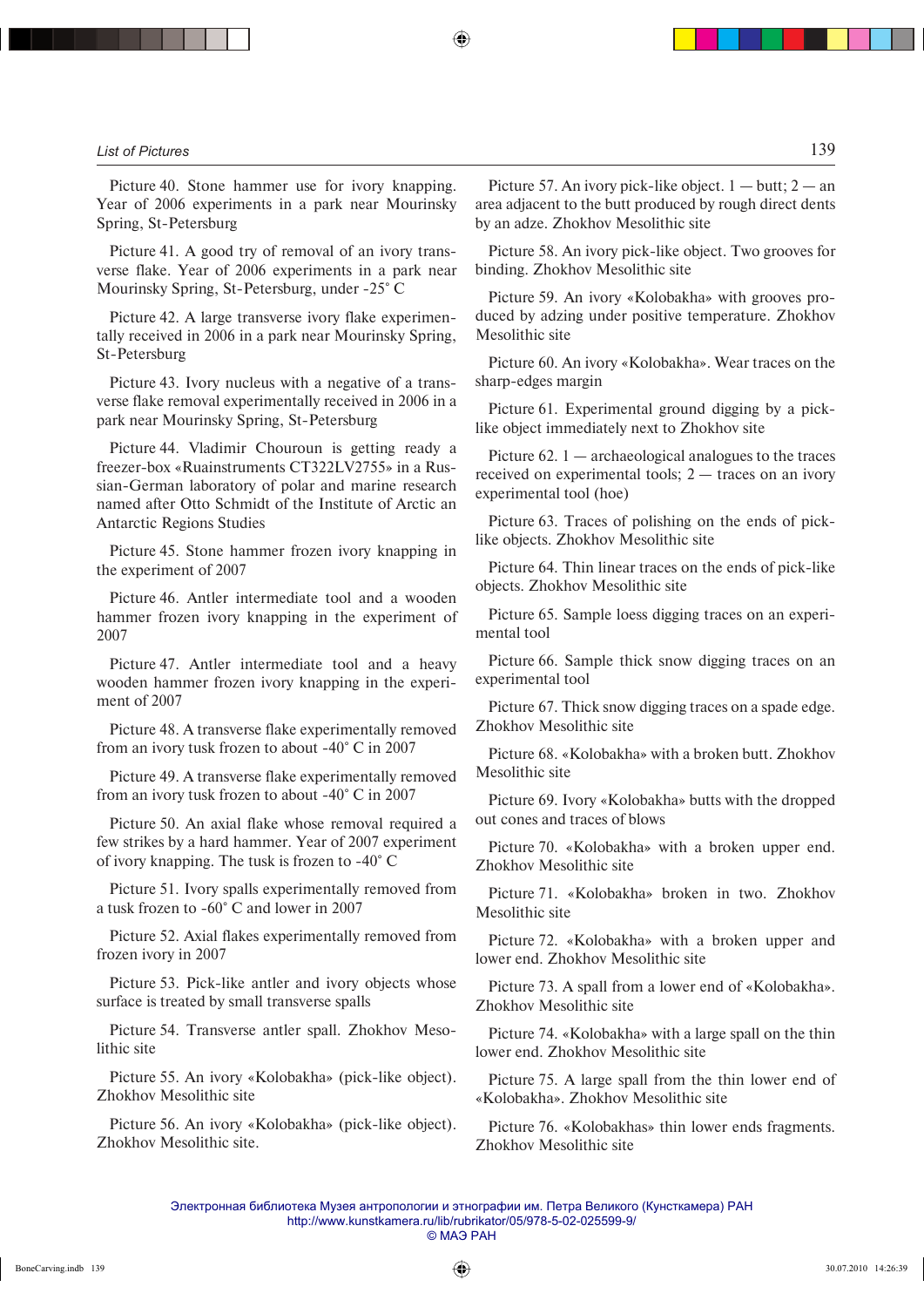Picture 77. «Kolobakha» with a non-removed spall on the thin lower end. Zhokhov Mesolithic site

Picture 78. «Kolobakha» ventral spall fragment. Zhokhov Mesolithic site

Picture 79. «Kolobakha» transverse spall. Zhokhov Mesolithic site

Picture 80. Reindeer antler «Kolobakha» with a broken thin lower end and adze traces. Zhokhov Mesolithic site

Picture 81. Reindeer antler «T-shaped» handle. Zhokhov Mesolithic site

Picture 82. Reindeer antler storage in Zhokhov expedition camp

Picture 83. Experimentally produced reindeer antler «T-shaped» handle soaking

Picture 84. Straightening of produced «T-shaped» reindeer antler handle

Picture 85. Straightened experimentally produced «T-shaped» reindeer antler handle

Picture 86. Two experimentally straightened further resuming their original shapes reindeer antler preforms. Year of 2003 experiment (the Yana river)

Picture 87. Straightened experimentally produced «T-shaped» reindeer antler handle

Picture 88. Entire reindeer antler thermokarst pool soaking (25.07.2004, Zhokhov island)

Picture 89. Straightening of an entire reindeer antler

Picture 90. Straightening of an entire reindeer antler (weight about 2 tons)

Picture 91. Straightened (flattened) reindeer antler

Picture 92. Two halves of axially sawn straightened reindeer antler

Picture 93. Ivory shaft unbending device. Reconstruction by A. K. Filippov (courtesy of the author)

Picture 94. Large straightened ivory shaft spears. Sungir' Upper Palaeolithic site

Picture 95. Experimental Sungir' copies production mammoth ivory

Picture 96. Ivory tusk with two cut grooves in a thermokarst pool (07.11.2002, Zhokhov island)

Picture 97. Ivory tusk grooves cutting

Picture 98. First shaft removed from a mammoth tusk covered with cracks due to removal

Picture 99. Shaft removal with the help of antler wedges

Picture 100. Mammoth tusk and a large shaft separated from it

Picture 101. Bottom of a groov resulting from the first large ivory shaft removal

Picture 102. Mammoth tusk and a large shaft separated from it

Picture 103. Mammoth tusk and a series of large shafts successively removed form it

Picture 104. Thermokarst pool shafts soaking 08.08.2002, Zhokhov island)

Picture 105. Quality state of a «fresh» mammoth tusk covered with cracks after its soaking in water for 7 days

Picture 106. A large shaft repeating a natural bend of a mammoth tusk

Picture 107. Large ivory shafts straightening (August, 2003, Zhokhov island)

Picture 108. A spear produced from a large straightened ivory shaft, given to the museum of regional studies of the city of Zaraisk

Picture 109. A spear produced from a large straightened ivory shaft, given to the archaeology museum of Kostionki

Picture 110. A mammoth digging snow. Drawing made by artist E. Ya. Zakharov under V. E. Garutt

Picture 111. Mammoth tusk distal end with traces of natural wear

Picture 112. Polar fox gnawing traces on a distal end of a mammoth tusk

Picture 113. Natural wear traces on the surface of a distal mammoth tusk end. Incident light, going through objective lens, differential-interference contrast (herefrom, DIC), Х100

Picture 114. Woolly rhinoceros horn with natural wear traces

Picture 115. Transverse «tang» ivory break

Picture 116. Ice complex Soplivaya Gora collapse (2003, the Yana river midstream)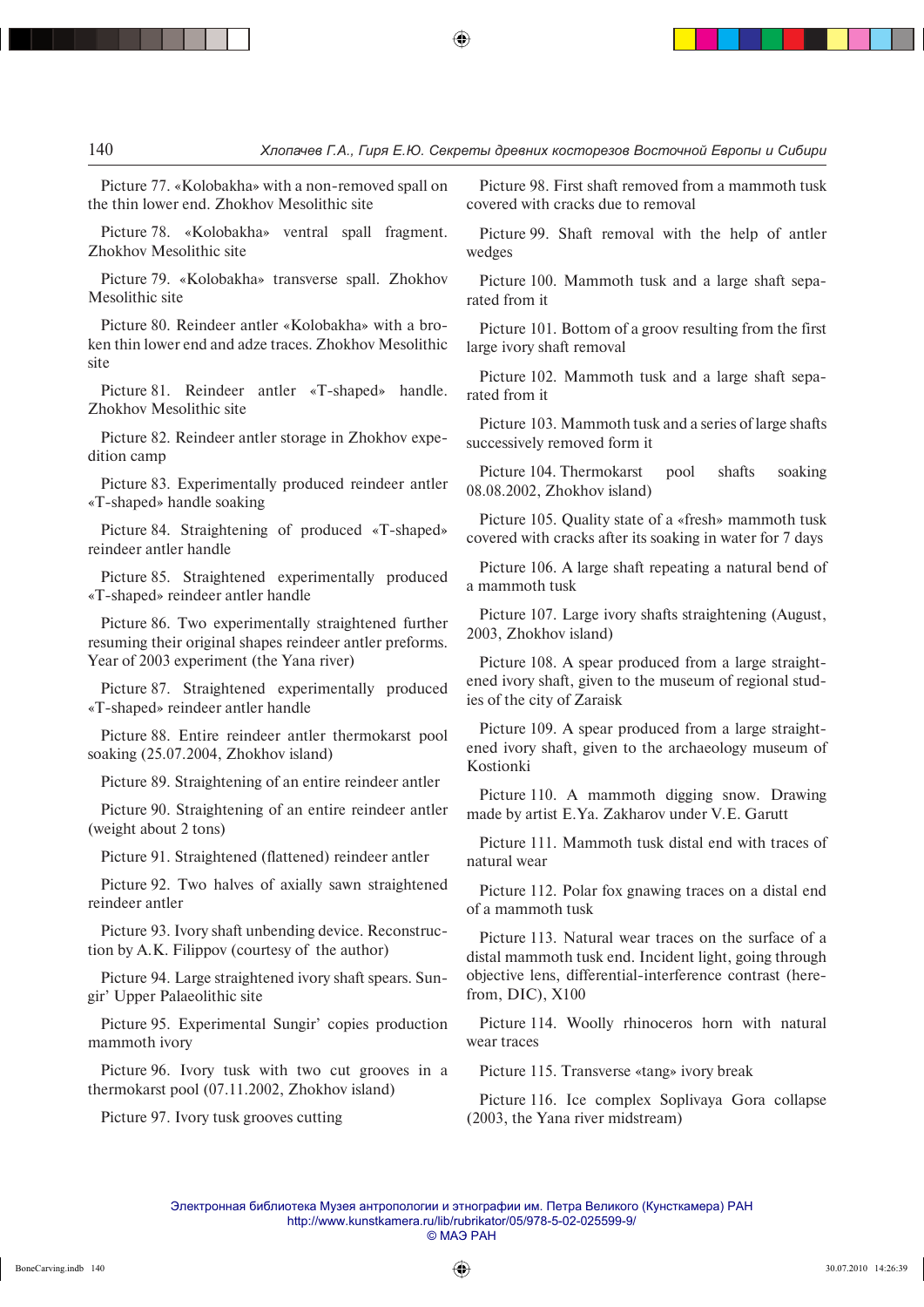Picture 117. A silt pinnacle. Permafrost layers cryogenic deformation

Picture 118. Tang-hinged transverse breaks on a tusk

Picture 119. Concentric and radial cracks due to ivory drying out

Picture 120. «Dry» ivory with deep axial radial and concentric cracks due to drying out

Picture 121. Axially splitted mammoth tusk. Result of drying out.

Picture 122. Axially splitted mammoth tusk surface with a typical ripple

Picture 123. Axially splitted mammoth tusk surface with multidirectional ripples

Picture 124. Axial natural ivory break surface

Picture 125. Axial natural ivory break surface

Picture 126. Mammoth tusk planing by two-handle drawing knife.

Picture 127. Two-handle drawing knife with a flint insert and its resulting shaving

Picture 128. A flint insert of the two-handle drawing knife. Polishing and end damage fracture of the working edge

Picture 129. Ivory shavings resulting in an hour's work by a two-handle drawing knife

Picture 130. Two-handle drawing knife's use traces on ivory

Picture 131. Two-handle drawing knife's use traces on an artifact surface. Zhokhov Mesolithic site

Picture 132. «Fresh» ivory planing traces. 8 hours, 15 minutes' pure time work. Incident light, going through objective lens, DIC, Х50, Helicon Focus programme treatment

Picture 133. 1 — «fresh» ivory planing traces. 8 hours, 15 minutes' pure time work. Incident light, going through objective lens, DIC, Х100, Helicon Focus programme treatment; 2 — «fresh» ivory planing traces. Incident light, going through objective lens, DIC, Х100, Helicon Focus programme treatment

Picture 134. «Fresh» ivory planing traces. 8 hours, 15 minutes' pure time work. Incident light, going through objective lens, DIC, Х200, Helicon Focus programme treatment

Picture 135. «Fresh» ivory planing traces. 8 hours, 15 minutes' pure time work. Incident light, going through objective lens, DIC, Х500, Helicon Focus programme treatment

Picture 136. «Fresh» antler planing traces. 2 hours' pure time work. Incident light, going through objective lens, DIC, Х50, Helicon Focus programme treatment

Picture 137. «Fresh» antler planing traces. 2 hours' pure time work. Incident light, going through objective lens, DIC, Х100, Helicon Focus programme treatment

Picture 138. «Fresh» antler planing traces. 2 hours' pure time work. Incident light, going through objective lens, DIC, Х200, Helicon Focus programme treatment

Picture 139. «Fresh» antler planing traces. 2 hours' pure time work. Long linear polishing. Incident light, going through objective lens, DIC, Х50, Helicon Focus programme treatment

Picture 140. «Fresh» antler planing traces. 2 hours' pure time work. Long linear polishing. Incident light, going through objective lens, DIC, Х200, Helicon Focus programme treatment

Picture 141. Planing of ivory by a flint burin.

Picture 142. Planing traces on the edge of an Upper Palaeolithic flint burin

Picture 143. Planing traces on the edge of an Upper Palaeolithic flint burin. Incident light, going through objective lens, DIC, Х500, Helicon Focus programme treatment

Picture 144. Planing traces on the edge of an experimental flint burin. 2 hours' pure time work. Incident light, going through objective lens, DIC, Х100, Helicon Focus programme treatment

Picture 145. Planing traces on the edge of an experimental flint burin. 2 hours' pure time work. Incident light, going through objective lens, DIC, Х200, Helicon Focus programme treatment

Picture 146. Flint scraper ivory scraping

Picture 147. Flint scraper ivory scraping

Picture 148. Experimental edge flint scraper wear traces. 10 hours' pure time work. Incident light, going through objective lens, DIC, Х100, Helicon Focus programme treatment